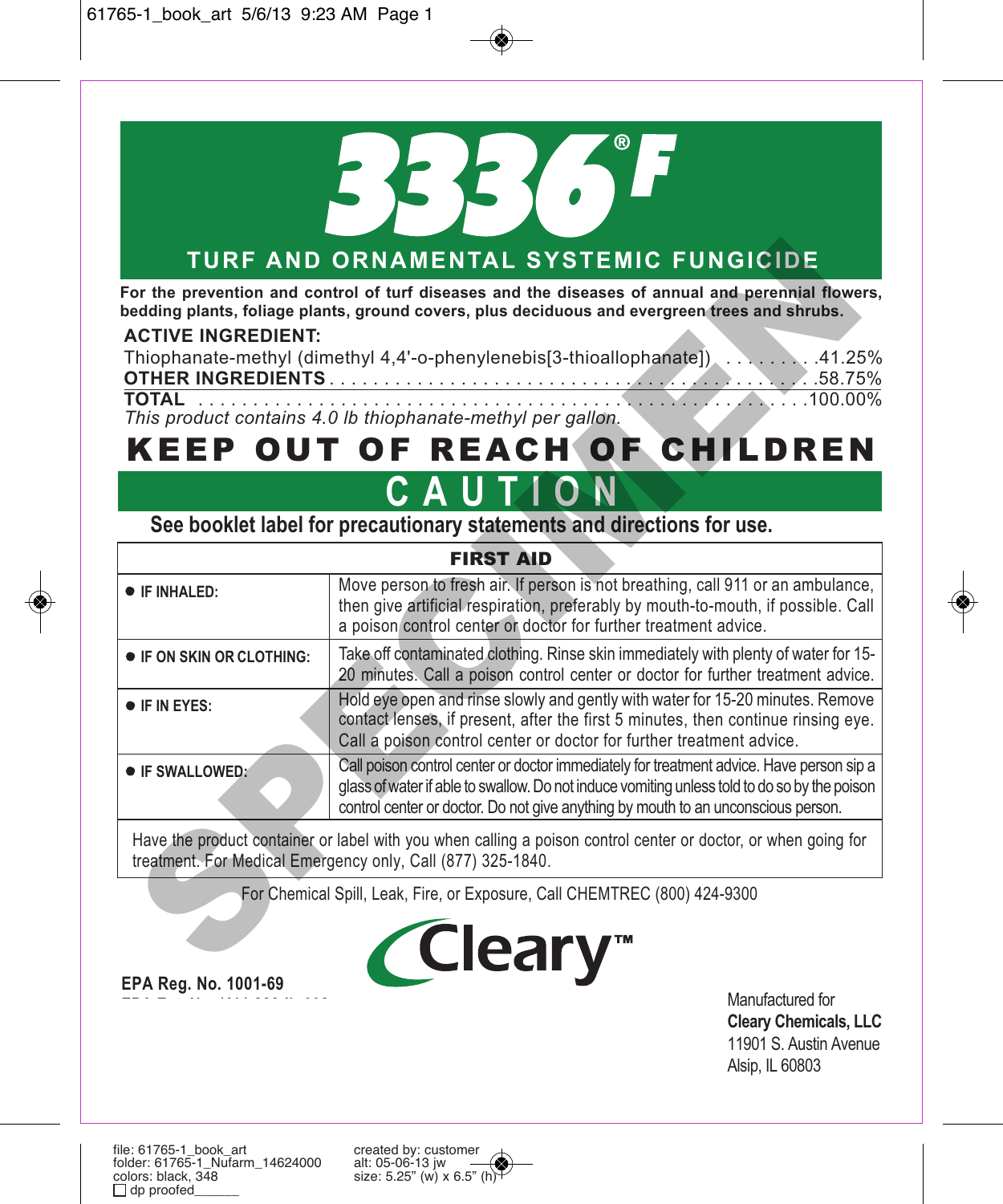#### **PRECAUTIONARY STATEMENTS**

#### **HAZARDS TO HUMANS AND DOMESTIC ANIMALS**

**CAUTION: Harmful if absorbed through skin. Harmful if inhaled. Avoid contact with eyes, skin, or clothing. Avoid breathing spray mist.**

#### **PERSONAL PROTECTIVE EQUIPMENT (PPE)**

**Some materials that are chemical-resistant to this product are made of any waterproof material. If you want more options, follow the instructions for category C on an EPA chemical resistance selection chart. Handlers mixing, loading and applying the product as a dip must wear:**

- 
- **Coveralls over long-sleeved shirt and long pants**
- **Chemical resistant gloves**
- **Chemical-resistant footwear plus socks**
- **Chemical-resistant apron.**

**All other mixers and loaders and applicators must wear:**

- **Long sleeved shirt and long pants**
- **Shoes plus socks**
- **Chemical-resistant gloves**
- **Chemical-resistant apron for mixers, loaders and other handlers exposed to concentrate.**

#### **USER SAFETY REQUIREMENTS:**

**Follow manufacturer's instructions for cleaning/maintaining PPE. If no such instructions for washables exist, use detergent and hot water. Keep and wash PPE separately from other laundry. Discard clothing and other absorbent materials that have been drenched or heavily contaminated with this product's concentrate. Do not reuse them.**

# **USER SAFETY RECOMMENDATIONS**

**User should wash hands before eating, drinking, chewing gum, using tobacco or using the toilet. User should remove clothing/PPE immediately if pesticide gets inside. Then wash thoroughly and put on clean clothing. User should remove PPE immediately after handling this product. Wash outside of gloves before removing. As soon as possible, wash thoroughly and change into clean clothing.** ERSONAL PROTECTIVE EQUIPMENT (PPE)<br>
momentarisches that are chemical-resistant to this product are made of any waterproof material. If you want more options, for<br>
in instructions for category C on an EPA chemical resistanc

#### **ENVIRONMENTAL HAZARDS**

Do not apply directly to water, or areas where surface water is present, or to intertidal areas below the mean high water mark. Runoff from treated areas may be hazardous to aquatic organisms in neighboring areas. Do not contaminate water when disposing of equipment wash water.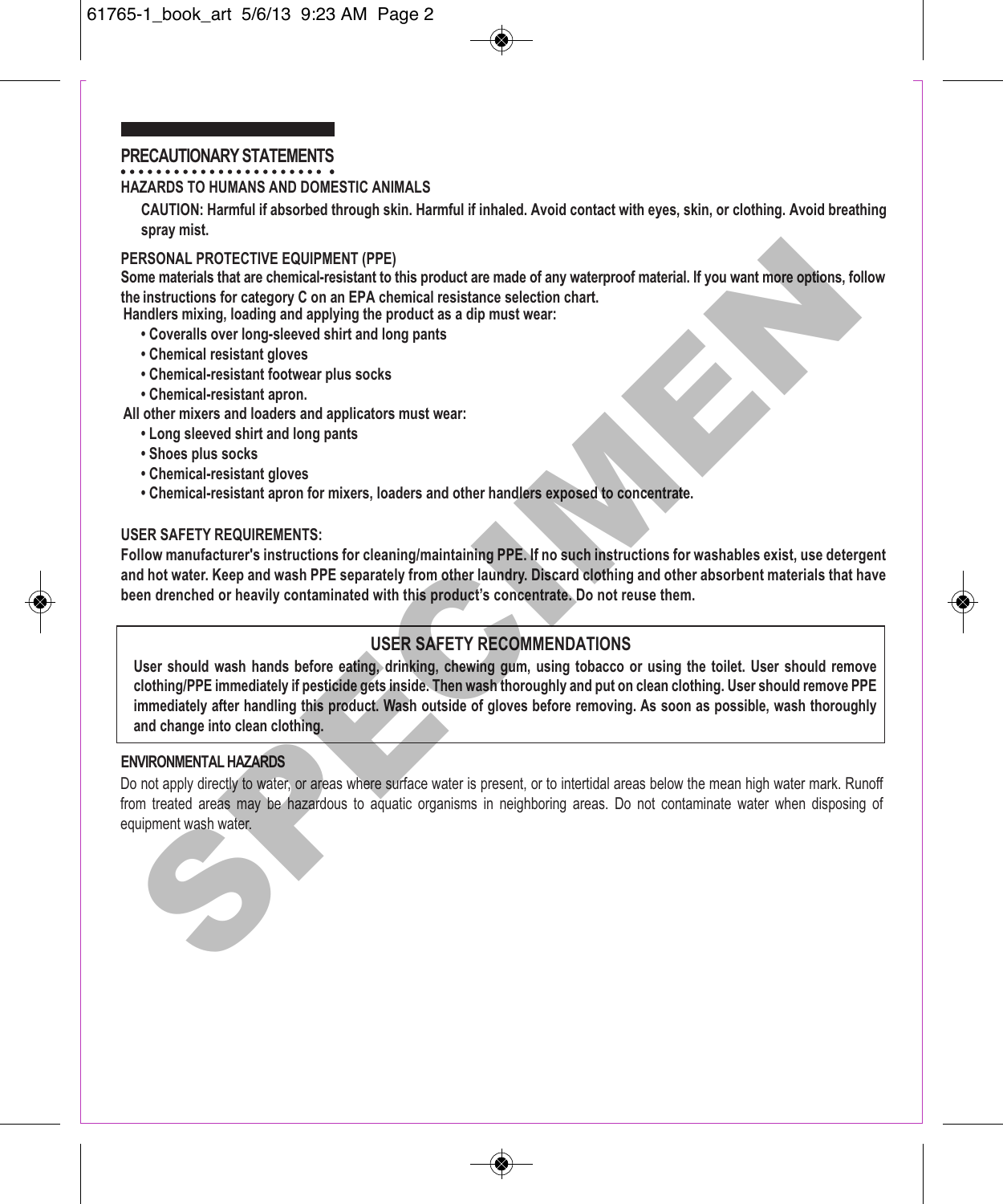## **AGRICULTURAL USE REQUIREMENTS**

Use this product only in accordance with its labeling, and with the Worker Protection Standard, 40 CFR part 170. This standard contains requirements for the protection of agricultural workers on farms, forests, nurseries, and greenhouses, and handlers of agricultural pesticides. It contains requirements for training, decontamination, notification, and emergency assistance. It also contains specific instructions and exceptions pertaining to the statements on this label about personal protective equipment (PPE), and restricted-entry interval. The requirements in this box only apply to uses of this product that are covered by the Worker Protection Standard.

Do not enter or allow worker entry into treated areas during the restricted entry interval (REI) of 12 hours. Exemption: If the product is applied by drenching, the Worker Protection Standard, under certain circumstances, allows workers to enter the treated area if there will be no contact with anything that has been treated.

PPE required for early entry to treated areas that is permitted under the Worker Protection Standard and that involves contact with anything that has been treated, such as plants, soil, or water, is:

- Coveralls over long sleeved shirt and long pants
- Chemical-resistant gloves made of any waterproof material
- Chemical-resistant footwear plus socks
- Chemical-resistant headgear for overhead exposures.

## **NON-AGRICULTURAL USE REQUIREMENTS**

The requirements in this box only apply to uses of this product that are NOT within the scope of the Worker Protection Standard for agricultural pesticides (40 CFR part 170). The WPS applies when this product is used to produce agricultural plants on farms, forests, nurseries, or greenhouses.

Keep children and pets out of treated areas until sprays have dried.

# **COMMERCIAL TURF AND ORNAMENTAL**

# **DIRECTIONS FOR USE**

IT IS A VIOLATION OF FEDERAL LAW TO USE THIS PRODUCT IN A MANNER INCONSISTENT WITH ITS LABELING. Do not apply this product in a way that will contact workers or other persons, either directly or through drift. Only protected handlers may be in the area during application. For any requirements specific to your State or Tribe, consult the agency responsible for pesticide regulation. nd resirded entry interval. The requirements in this box only apply to uses of this product that are covered by the Worker Protection<br>Standard.<br>Significant defines the product is applied by drenching, the Worker Protection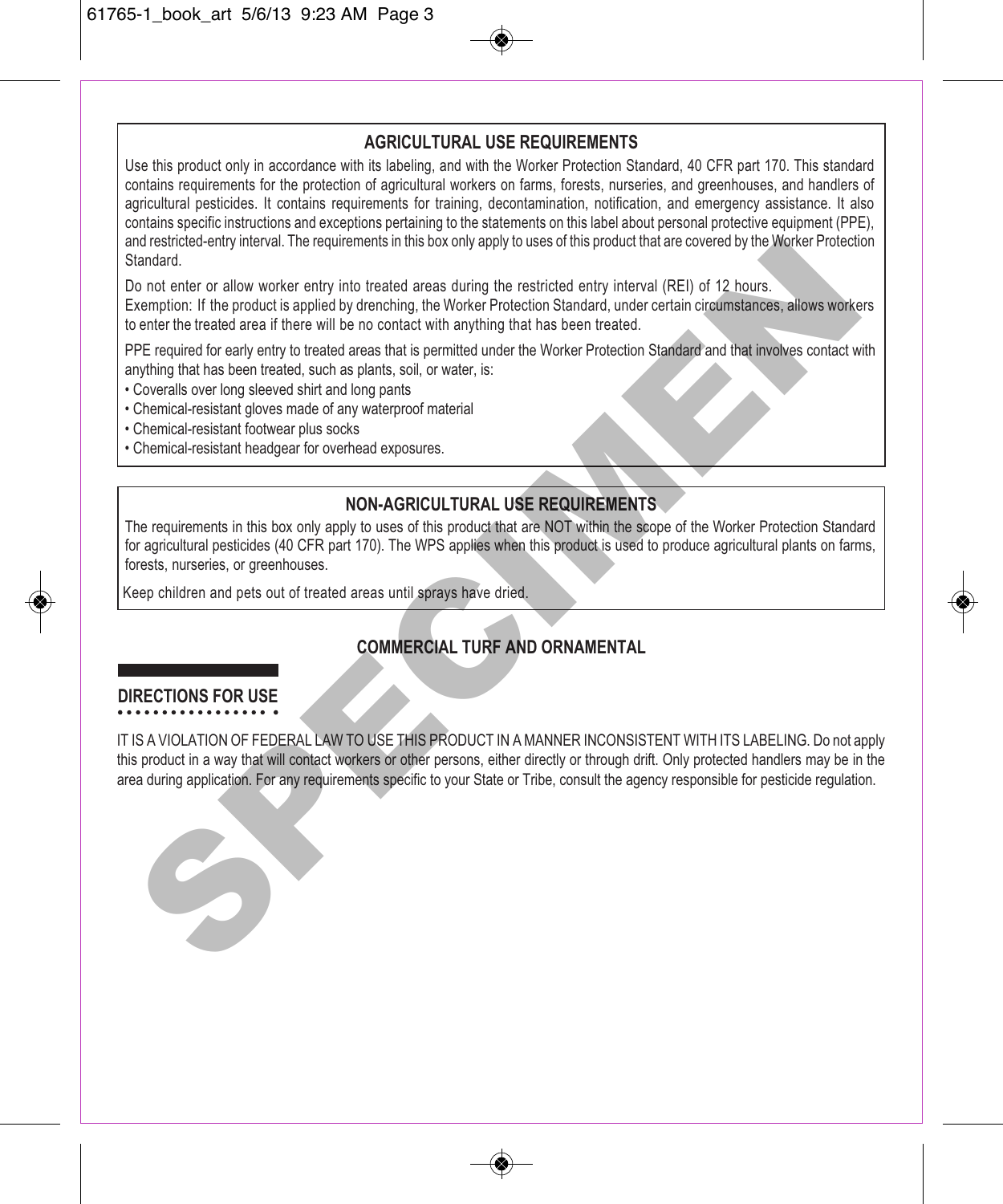# **STORAGE AND DISPOSAL**

Do not contaminate water, food, or feed by storage or disposal.

**Pesticide Storage:** Store in the original container in a dry, temperature controlled area. Do not store in a manner where cross-contamination with other pesticides, fertilizers, food or feed could occur. If spilled during storage or handling, contain/re-capture spillage and dispose of in accordance with the Pesticide Disposal instructions listed below.

**Pesticide Disposal:** Pesticide wastes are toxic. Improper disposal of excess pesticide, spray mixture, or rinsate is a violation of Federal law. If these wastes cannot be used according to label instructions, contact your State Pesticide or Environmental Control Agency, or the Hazardous Waste representative at the nearest EPA Regional Office for guidance.

**Container Disposal (Non-refillable container):** Do not reuse this container to hold materials other than pesticides or dilute pesticides (rinsate). After emptying and cleaning, it may be allowable to temporarily hold rinsate or other pesticide-related materials in the container. Contact your state regulatory agency to determine allowable practices in your state. Offer for recycling, if available.

**Residue Removal:** Triple rinse or pressure rinse container (or equivalent) promptly after emptying. Triple rinse as follows: Empty the remaining contents into application equipment or a mix tank and drain for 10 seconds after the flow begins to drip. Fill the container ¼ full with water and recap. Shake for 10 seconds. Pour rinsate into application equipment or a mix tank or store rinsate for later use or disposal. Drain for 10 seconds after the flow begins to drip. Repeat this procedure two more times. Pressure rinse as follows: Empty the remaining contents into application equipment or a mix tank and continue to drain for 10 seconds after the flow begins to drip. Hold container upside down over application equipment or mix tank or collect rinsate for later use or disposal. Insert pressure rinsing nozzle in the side of the container and rinse at about 40 PSI for at least 30 seconds. Drain for 10 seconds after the flow begins to drip. pillage and dispose of in accordance with the Pesticial Disposal istuarious listid below.<br>The pillage and dispose of in accordance with the Pesticial Disposal of excess pesticide, spray mixture, or rinsale is a violation<br>o

# **GENERAL INFORMATION**

3336 F is a broad spectrum fungicide exhibiting preventative, curative and systemic properties. It is useful on a wide variety of turf and ornamental disease problems. Apply 3336 F with ground or overhead equipment, using sufficient volume of spray to provide thorough coverage.

Not for homeowner use. For use only by certified applicators or those under their immediate supervision. Do not apply with fixed wing or rotary aircraft. Not for use on turf being grown for sale or other commercial use as sod. Use the higher rates under conditions of severe disease pressure. Also, see local State Extension Service recommendations for application schedules. Chemigation instructions follow "Directions For Use". Read and follow these instructions carefully for this method of application.

**Resistance Management:** To avoid the development of tolerant strains of fungi, 3336 F should be used with fungicides of different modes of action. Cleary Chemical does not recommend the use of products containing thiabendazole in combination or rotation with 3336 F. These utilize similar chemistry and mode of action and can contribute to development of disease tolerance. If, after using 3336 F as recommended, and the treatment is not effective, a tolerant strain of fungi may be present. Consult your local Cleary Chemical representative, your State Agricultural Experiment Station, or your State Cooperative Extension Service for proper disease identification and advice on the prompt use of some other suitable fungicide or disease control strategy. As long as recommended precautions are followed, 3336 F can remain useful for disease control.

**Mixing Instructions:** SHAKE WELL BEFORE USING. Some settling may occur during prolonged periods of non-use. High pH environments cause a shortened tank life for diluted product. The buffering of tank water to pH 6-7 prior to the addition of 3336 F is recommended. Add required amount of 3336 F to partially filled tank (1/2 total volume), agitate by mechanical or hydraulic means, add tank mix product if used **(Do not tank mix 3336F with copper-containing materials or with highly alkaline pesticides, such as Bordeaux mixture or lime sulfur.** For more information, see Tank Mixing Instructions below), agitate again and then add remaining required amount of water. Continuous agitation is recommended to keep the material in proper suspension. For best results, use spray mixture the same day it is prepared.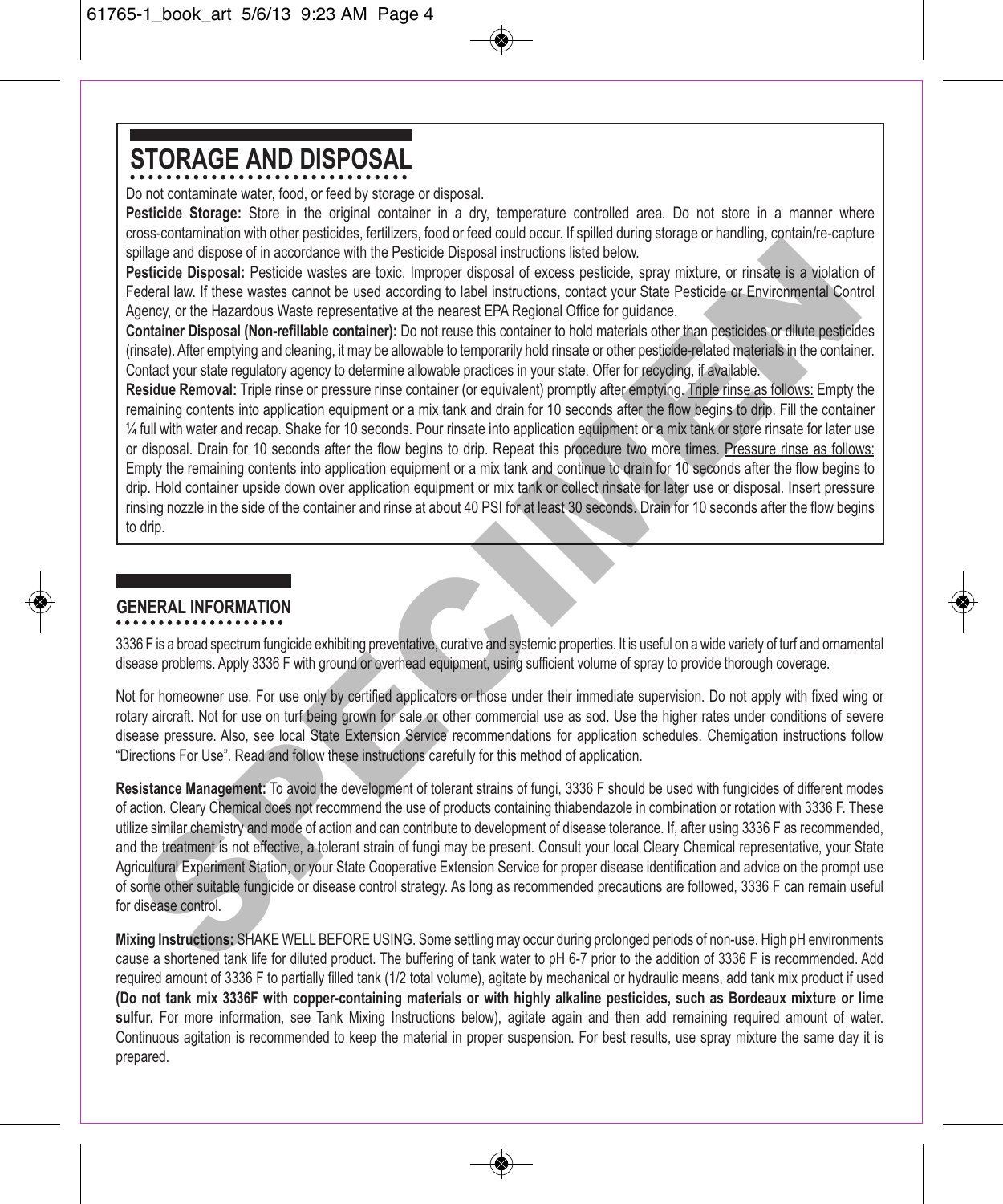**Tank Mixing Instructions:** 3336 F is compatible with most commonly used pesticides. If tank mixing with other materials, add products in the following order: water soluble bags, wettable powders, dry flowables, liquid flowables, emulsifiable concentrates, and soluble materials such as fertilizers. No claim of compatibility with other products is implied. **Do not tank mix with copper-containing materials or with highly alkaline pesticides such as Bordeaux mixture or lime sulfur.** Consult the intended tank mix partner product label for appropriate application rates and use instructions. Follow the label directions for the most restrictive of label precautions and limitations. This product cannot be mixed with any product containing a label prohibition against such mixing. Read and observe the most restrictive precautionary statements and other information appearing on product labels used in mixtures. 3336 F may be applied in conjunction with chemically neutral liquid fertilizers. Application in conjunction with highly alkaline fertilizers, such as aqueous ammonia, may cause a degradation of the pesticide, resulting in reduced performance and should be avoided.

# **CHEMIGATION**

#### **GENERIC REQUIREMENTS**

- 1. Apply this product only through the following types of systems: sprinkler including center pivot, lateral move, end tow, side (wheel) roll, traveler, solid set, or hand move; flood (basin); or drip trickle irrigation systems. Do not apply this product through any other type of irrigation system.
- 2. Crop injury, lack of effectiveness, or illegal pesticide residues in the crop can result from non-uniform distribution of treated water
- 3. If you have questions about calibration, you should contact State Extension Service specialists, equipment manufacturers or other experts.
- 4. Do not connect an irrigation system (including greenhouse systems) used for pesticide application to a public water system unless the pesticide label-prescribed safety devices for public water systems are in place.
- 5. A person knowledgeable of the chemigation system and responsible for its operation, or under the supervision of the responsible person, shall shut the system down and make necessary adjustments should the need arise.

#### **SPECIFIC REQUIREMENTS**

- 1. Public water system means a system for the provision to the public of piped water for human consumption if such system has at least 15 service connections or regularly serves an average of at least 25 individuals daily at least 60 days out of the year.
- 2. Chemigation systems connected to public water systems must contain a functional, reduced-pressure zone, backflow preventer (RPZ) or the functional equivalent in the water supply line upstream from the point of pesticide introduction. As an option to the RPZ, the water from the public water system should be discharged into a reservoir tank prior to pesticide introduction. There shall be a complete physical break (air gap) between the outlet end of the fill pipe and the top or overflow rim of the reservoir tank of at least twice the inside diameter of the fill pipe. alements and other information appearing on product Bale sized in mixtures. 3336 F may be applied in conjunction with the term in the matter of the state of the state of the state of the state of the state of the state of
- 3. The pesticide injection pipeline must contain a functional, automatic, quick-closing check valve to prevent the flow of fluid back towards the injection pump.
- 4. The pesticide injection pipeline must contain a functional, normally closed, solenoid-operated valve located on the intake side of the injection pump and connected to the system interlock to prevent fluid from being drawn from the supply tank when the irrigation system is either automatically or manually shut down.
- 5. The system must contain functional interlocking controls to automatically shut off the pesticide injection pump when the water pump motor stops, or in cases where there is no water pump, when the water pressure decreases to the point where pesticide distribution is adversely affected.
- 6. Systems must use a metering pump, such as a positive displacement injection pump (e.g. diaphragm pump), effectively designed and constructed of materials that are compatible with pesticides and capable of being fitted with a system interlock.
- 7. Do not apply when wind speed favors drift beyond the area intended for treatment.

#### **NON SPECIFIC REQUIREMENTS**

- 1. Remove scale, pesticide residue, and other foreign matter from the chemical tank and entire injector system. Flush with clean water.
- 2. Prepare a suspension of product in the mix tank or stock bucket. Fill the tank with 1/2 or 3/4 of the desired amount of water. Start agitation and add the required amount of product to the solution along with the remaining volume of water.
- 3. Maintain a gentle agitation in the mix tank during application to assure a uniform suspension. Follow mixing instructions and tank mixing instructions previously indicated.
- 4. Start system and then uniformly inject the suspension of 3336 F into the irrigation line so as to deliver the desired rate per acre. Allow sufficient time for pesticide to be flushed through all lines and all nozzles before turning off irrigation system.
- 5. Greater accuracy in calibration and distribution will be achieved by injecting a larger volume of a more dilute suspension per unit time.
- 6. The suspension of 3336 F should be injected with a positive displacement pump into the main line ahead of a right angle turn to ensure adequate mixing.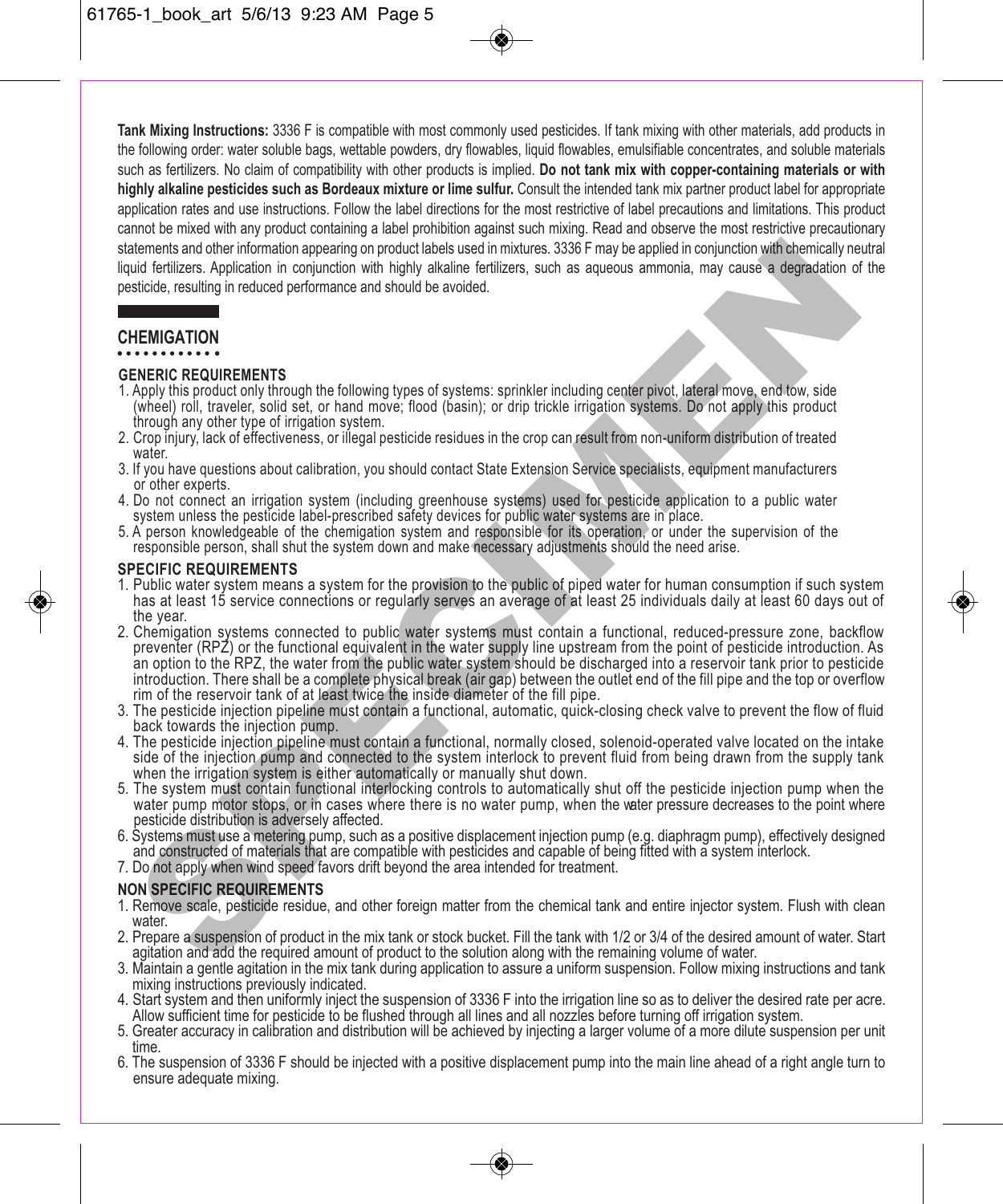#### **SPRINKLER (OVERHEAD) CHEMIGATION**

Observe all instructions in the Generic, Specific and Non-Specific requirements sections above and the following additional requirements:

- 1. The system must contain a functional check valve, vacuum relief valve, and low pressure drain appropriately located on the irrigation pipeline to prevent water source contamination from backflow.
- 2. The irrigation line or water pump must include a functional pressure switch which will stop the water pump motor when the water pressure decreases to the point where pesticide distribution is adversely affected.

Set sprinkler system to deliver 1/10 to 1/4 inches of water per acre. Volumes of water higher than this may reduce efficacy. Application of more than recommended quantities of irrigation water per acre may result in decreased product performance. Where sprinkler distribution patterns do not overlap sufficiently, unacceptable disease control may result.

When system connections or fittings leak, when nozzles do not provide uniform distribution or when lines containing the product cannot be flushed and must be dismantled and drained in a center pivot system, block the nozzle set nearest the well pivot injection unit to prevent spray being applied to this area. Allow sufficient time for pesticides to be flushed through all lines and all nozzles before turning off irrigation water.

#### **FLOOD (BASIN) CHEMIGATION**

- 1. Systems using a gravity flow pesticide dispensing system must meter the pesticide into the water at the head of the field and down stream of a hydraulic discontinuity such as a drop structure or weir box to decrease potential for water source contamination from backflow if water flow stops.
- 2. Systems utilizing a pressurized water and pesticide injection system must meet the following requirements: Observe all instructions in the Generic, Specific and Non-Specific requirements sections above and items 1 and 2 of the sprinkler irrigation<br>requirements.

#### **DRIP (TRICKLE) CHEMIGATION**

Observe all instructions in the Generic, Specific and Non-Specific requirements sections above.

# **COMMERCIAL TURF APPLICATIONS**

3336 F may be used on all fine turf applications such as Commercial, Residential and Public (such as home lawns, parks, athletic fields, schools, and day care centers), and Golf Courses (greens, tees, fairways, and aprons) of cool and warm season grasses such as Bentgrass, Bluegrass, Bermudagrass, Fescue, Ryegrass, St. Augustinegrass, Zoysiagrass, or their mixtures. 3336 F is not phytotoxic to any of the above mentioned grasses when used in accordance with the label. 3336 F is to be used for the prevention and control of the diseases mentioned below. It has both preventative and curative activity. Do not graze animals on treated turf. Do not feed clippings to livestock or poultry.

**Application Instructions:** Apply material with properly calibrated hand held, mechanical or motorized spray equipment or by chemigation through appropriate sprinkler irrigation systems. Spray uniformly over the area to be treated. Apply recommended amounts in sufficient water to obtain thorough coverage of treatment area (2-4 gal per 1,000 sq ft is suggested). When treating golf greens, always treat aprons. Use the highest recommended rate under conditions of severe disease pressure. For best results, apply after mowing or avoid mowing twelve hours after application. For root pathogens, lightly water the treatment area to move the fungicide into the active root zone with one to two tenths inch of water. Excessive irrigation may move application below active root zone and reduce application effectiveness. Green design and drainage will influence irrigation practices. When tank mixing with contact action fungicides for foliar diseases, applications should be allowed to dry on leaf surfaces. Normal watering may proceed after sprays have dried. ware jessens used associates of the point wire peasure assume that ware the first may reduce interact the most methanon state in the most methanon state in the most methanon state in the state interact in the state interac

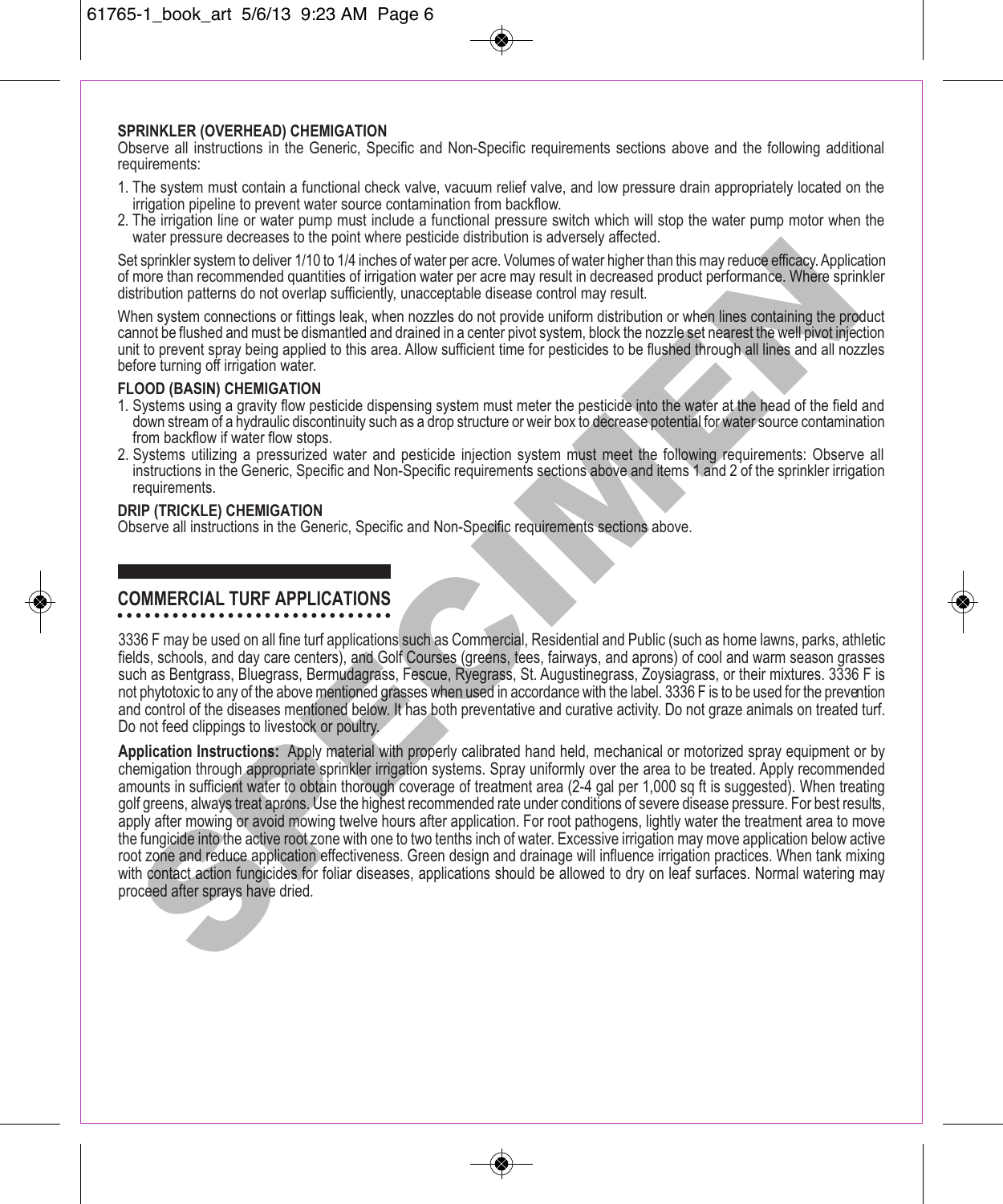### **Table 1: Maximum Individual Application Rates and Minimum Re-Treatment Intervals**

| <b>Use Site</b>                                        | <b>Maximum</b><br>application rate<br>of 3336 F                  | <b>Minimum</b><br><b>Re-Treatment</b><br>Interval | <b>Comments</b>  |
|--------------------------------------------------------|------------------------------------------------------------------|---------------------------------------------------|------------------|
| Residential or<br><b>Public Areas</b>                  | 0.68 Gallons/Acre<br>$(2 \text{ fl oz} / 1,000 \text{ sq.fit.})$ | 14 days                                           |                  |
| <b>Golf Course</b><br>Tees, Greens, Aprons             | 2.04 Gallons/Acre<br>$(6 \text{ fl oz} / 1,000 \text{ sq.fit.})$ | 14 days                                           |                  |
| <b>Golf Course</b><br>Fairways-<br>except Florida      | 1.36 Gallons/Acre<br>(4 fl oz / 1,000 sq.ft.)                    | 14 days                                           | Excludes Florida |
| <b>Golf Course</b><br>Fairways-<br><b>Florida Only</b> | 0.68 Gallons/Acre<br>(2 fl oz / 1,000 sq. ft.)                   | 14 days                                           | Florida Only     |

Do not exceed the amounts per acre or reduce the re-treatment interval indicated below.

## **Table 2: Maximum Yearly Application Rates**

| <b>Residential or</b><br><b>Public Areas</b>                                                                  | 0.68 Gallons/Acre<br>(2 fl oz / 1,000 sq.ft.)           | 14 days                                  |                         |  |
|---------------------------------------------------------------------------------------------------------------|---------------------------------------------------------|------------------------------------------|-------------------------|--|
| <b>Golf Course</b><br>Tees, Greens, Aprons                                                                    | 2.04 Gallons/Acre<br>(6 fl oz / 1,000 sq.ft.)           | 14 days                                  |                         |  |
| <b>Golf Course</b><br>Fairways-<br>except Florida                                                             | 1.36 Gallons/Acre<br>(4 fl oz / 1,000 sq.ft.)           | 14 days                                  | Excludes Elorida        |  |
| <b>Golf Course</b><br>Fairways-<br>Florida Only                                                               | 0.68 Gallons/Acre<br>(2 fl oz / 1,000 sq. ft.)          | 14 days                                  | Florida Only            |  |
| Table 2: Maximum Yearly Application Rates<br>Do not exceed the following amounts of product per acre per year |                                                         |                                          |                         |  |
| <b>Use Site</b>                                                                                               | <b>Maximum Gallons</b><br>3336 F per Acre<br>per Season | Fluid Ounces 3336 F<br>per 1,000 sq. ft. | <b>Comments</b>         |  |
| <b>Residential or</b><br><b>Public Areas</b>                                                                  | 2.72                                                    | 8                                        | 4 Applications per year |  |
| <b>Golf Course</b><br>Tees, Greens, Aprons                                                                    | 5.44                                                    | 16                                       |                         |  |
| <b>Golf Course</b><br>Fairways-<br>except Florida                                                             | 1.36                                                    | 4                                        | <b>Excludes Florida</b> |  |
| <b>Golf Course</b><br>Fairways-<br><b>Florida Only</b>                                                        | 0.68                                                    | $\overline{2}$                           | Florida Only            |  |
|                                                                                                               |                                                         |                                          |                         |  |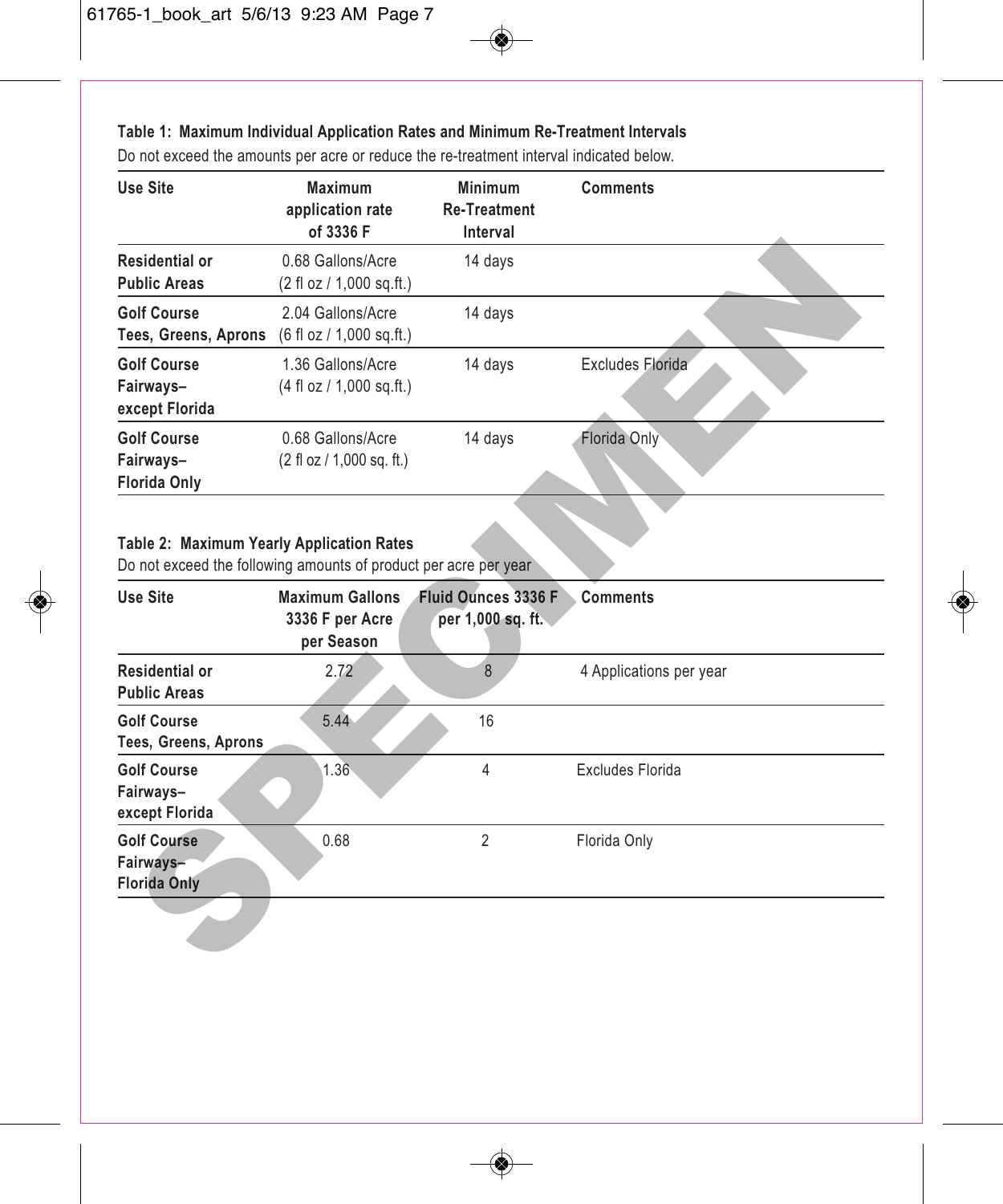| Disease(s)<br>Controlled                                                                                                                                                                                                                                                                                                                 | Rate of 3336 F<br>fl $oz/1,000$ sq ft | Remarks*                                                                                                                                                                                                                                                                                                                                              |
|------------------------------------------------------------------------------------------------------------------------------------------------------------------------------------------------------------------------------------------------------------------------------------------------------------------------------------------|---------------------------------------|-------------------------------------------------------------------------------------------------------------------------------------------------------------------------------------------------------------------------------------------------------------------------------------------------------------------------------------------------------|
| Anthracnose, basal<br>Colletotrichum cereale<br>Anthracnose, foliar<br>Colletotrichum cereale                                                                                                                                                                                                                                            | $4-6$<br>$2 - 4$                      | For prevention in historic areas of disease pressure,<br>apply twice at 14 day intervals when soil temperature reaches<br>60°F. For curative control, apply when disease first appears<br>and continue at 14 day intervals. Rotations and/or tank mix<br>combinations with chlorothalonil or triadimefon can be utilized.                             |
| <b>Bermudagrass Decline</b><br>Gaeumannomyces graminis var.<br>graminis<br><b>Take-All Patch</b><br>Gaeumannomyces graminis var. avenae                                                                                                                                                                                                  | $4 - 6$                               | Apply in mid-July or when disease symptoms first appear<br>and repeat at 14 day intervals for suppression. Use higher<br>rates under most severe disease expression. Water treatment<br>into active root zone. Follow proper agronomic recommendations<br>to maintain plant vigor.                                                                    |
| <b>Cool Season Brown Patch</b><br>Rhizoctonia cerealis<br><b>Necrotic Ring Spot</b><br>Leptosphaeria korrea<br><b>Spring Dead Spot</b><br>Leptosphaeria korrea                                                                                                                                                                           | $4 - 6$                               | For prevention, apply in fall before turf has stopped all<br>growth activity. Apply second application in early spring<br>when soil temperatures reach 55-60°F or when disease first<br>appears. For curative action, apply when disease first appears<br>in early spring and continue at 14 day intervals. Water treatment<br>into active root zone. |
| <b>Coprinus Snow Mold</b><br>Coprinus psychromorbidus                                                                                                                                                                                                                                                                                    | $4 - 6$                               | Apply 2 treatments at 21 day intervals in late fall to early<br>winter, with the last application made just prior to first<br>permanent snow cover. Rotations and/or tank mix combinations<br>with PCNB can be utilized.                                                                                                                              |
| <b>Dollar Spot</b><br>Moellerodiscus, Lanzia, Sclerotinia<br><b>Large Brown Patch</b><br>Rhizoctonia solani<br><b>Ascochyta Leaf Blight</b><br>Ascochyta<br><b>Copper Spot</b><br>Gloeocercospora sorghi<br><b>Fusarium Patch</b><br>Fusarium nivale<br><b>Red Thread</b><br>Laetisaria fuciformis<br>Zoysia Patch<br>Rhizoctonia solani | $2 - 4$                               | Apply when disease first appears and continue at 14 day<br>intervals. Rotations and/or tank mix combinations with<br>chlorothalonil, iprodione, or mancozeb (Protect™) can be utilized.                                                                                                                                                               |
| <b>Fusarium Blight</b><br>Fusarium roseum, F. triticum                                                                                                                                                                                                                                                                                   | $4 - 6$                               | Apply when disease first appears at 14 day intervals.                                                                                                                                                                                                                                                                                                 |
| <b>Gray Leaf Spot (Blast)</b><br>Pyricularia grisea                                                                                                                                                                                                                                                                                      | $4-6$                                 | Apply preventative application before expected period of disease<br>development. Continue applications at 14 day intervals.                                                                                                                                                                                                                           |

## **Table 3: Turf Disease Control**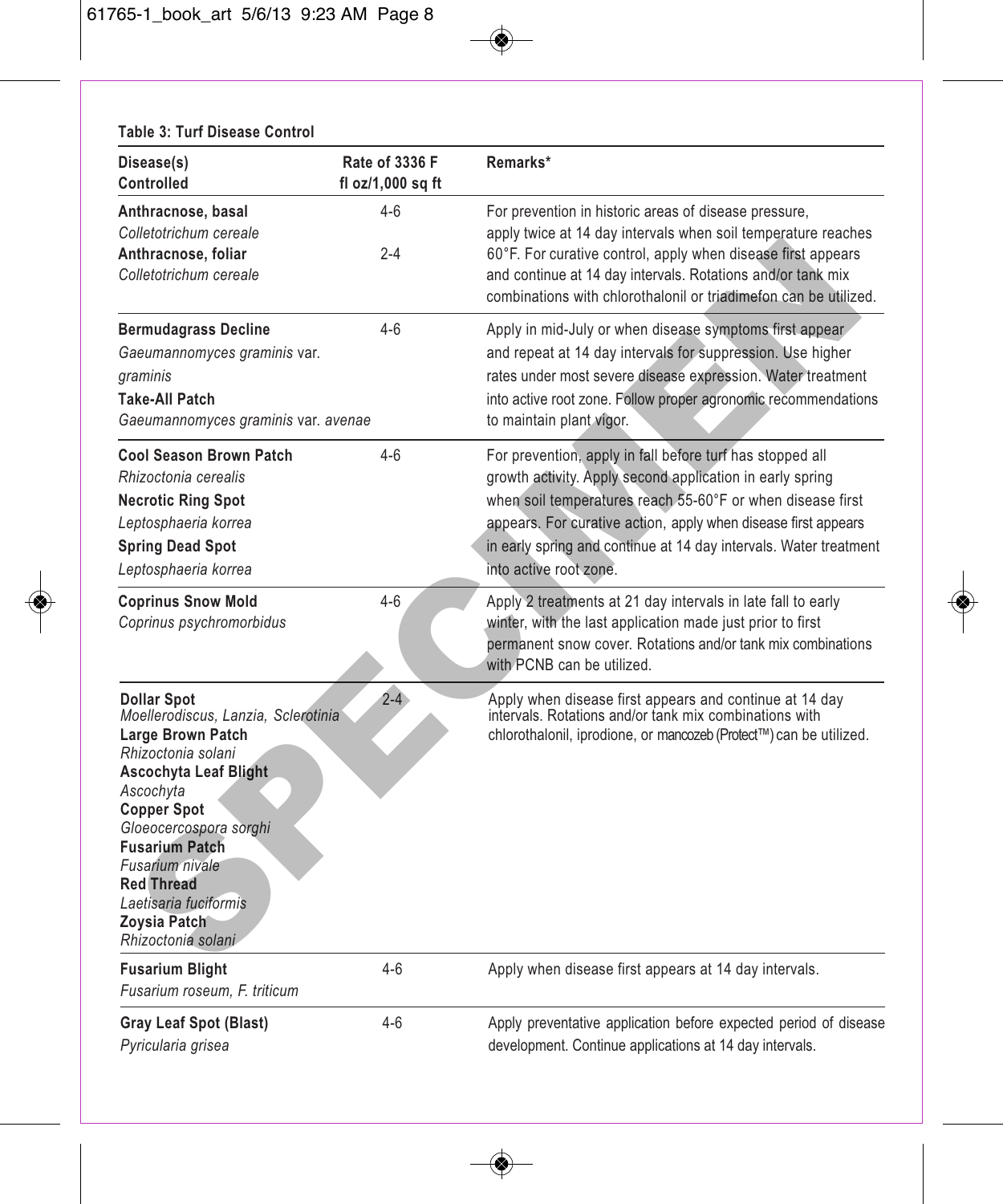| Disease(s)<br>Controlled                                                                               | Rate of 3336 F<br>fl oz/1,000 sq ft | <b>Remarks</b>                                                                                                                                                                                                                                                                                                                                                                                             |
|--------------------------------------------------------------------------------------------------------|-------------------------------------|------------------------------------------------------------------------------------------------------------------------------------------------------------------------------------------------------------------------------------------------------------------------------------------------------------------------------------------------------------------------------------------------------------|
| <b>Leaf Spot</b><br>Drechslera<br>Leaf, Crown, and Root Diseases<br>Bipolaris, Curvularia, Exserohilum | $4-6$                               | Apply when disease first appears and make applications<br>at 14 day intervals as needed. Rotations and/or tank mix com-<br>binations with chlorothalonil, iprodione, or mancozeb (Protect™)<br>are recommended under severe conditions.                                                                                                                                                                    |
| <b>Pink Snow Mold</b><br>Michrodochium nivale                                                          | $2 - 4$                             | Apply in late fall to early winter before turf has stopped all growth<br>activity. A second application may be used in combination with<br>chlorothalonil, PCNB, or thiram (Spotrete™) at recommended<br>rates before snow cover or during spring thaw.                                                                                                                                                    |
| Rusts<br>Puccinia, Uromyces                                                                            | 4-6                                 | Apply at 14 day intervals when disease first appears.<br>Rotations and/or tank mix combinations with chlorothalonil<br>or mancozeb (Protect™) are recommended.                                                                                                                                                                                                                                             |
| <b>Stripe Smut</b><br>Ustilago striiformis                                                             | $4-6$                               | Apply at 14 day intervals when disease first appears. For pre-<br>vention, apply in spring and fall.                                                                                                                                                                                                                                                                                                       |
| <b>Summer Patch</b><br>Magnaporthe poae                                                                | $4 - 6$                             | For prevention, apply 3 applications starting late April or<br>early May using 21 day intervals. Rotations and/or tank mix<br>combinations may be used as part of the three application<br>program. For suppression, apply at 14 day intervals when dis-<br>ease first appears. Water treatment into active root zone.                                                                                     |
| <b>Bentgrass Dead Spot</b><br>Ophiosphaerella agrostis                                                 | $4 - 6$                             | For prevention, apply in early June or based upon local<br>Extension Service recommendations. Apply at 14 day inter-<br>vals. Rotations and/or tank mix combinations may be used<br>for season long disease prevention.                                                                                                                                                                                    |
| <b>COMMERCIAL HORTICULTURAL APPLICATIONS</b>                                                           |                                     | *Observe the maximum individual application rates and maximal seasonal applications limits in Table 2.                                                                                                                                                                                                                                                                                                     |
| NURSERY, GREENHOUSE, LANDSCAPE & INTERIORSCAPE                                                         |                                     |                                                                                                                                                                                                                                                                                                                                                                                                            |
| Do not use fruits, nuts or sap from treated trees as food or feed.                                     |                                     | Annual and Perennial Flowers, Bedding Plants, Foliage Plants, Ground Covers, plus Deciduous and Evergreen Trees and Shrubs                                                                                                                                                                                                                                                                                 |
|                                                                                                        |                                     | 3336 F is a broad spectrum systemic fungicide which controls a variety of foliar, stem, and root diseases on a wide range of<br>commercially important plants. 3336 F is also effective as a pre-plant dip on cuttings and bulbs. For soil drench applications, best<br>cron protection is achieved with preventative treatments repeated eveny 21-28 days. For foliar applications, begin treatments when |

# **COMMERCIAL HORTICULTURAL APPLICATIONS**

## **NURSERY, GREENHOUSE, LANDSCAPE & INTERIORSCAPE**

#### **Annual and Perennial Flowers, Bedding Plants, Foliage Plants, Ground Covers, plus Deciduous and Evergreen Trees and Shrubs**

3336 F is a broad spectrum systemic fungicide which controls a variety of foliar, stem, and root diseases on a wide range of commercially important plants. 3336 F is also effective as a pre-plant dip on cuttings and bulbs. For soil drench applications, best crop protection is achieved with preventative treatments repeated every 21-28 days. For foliar applications, begin treatments when disease first appears, or during suspected periods of disease incidence. Apply additional applications every 7-14 days or as otherwise instructed for the prevention or control of the listed diseases. Use of a wetting agent is recommended for plants that have leaves that are difficult to wet properly. Use of a spreader-sticker is recommended to enhance product performance in wet weather conditions or during periods of overhead irrigation. 3336 F may be applied as a ground application using hand held, mechanical or motorized spray equipment, or as a chemigation spray or through an applicable sprinkler irrigation system; or as an overhead application where applicable. See specific instructions below.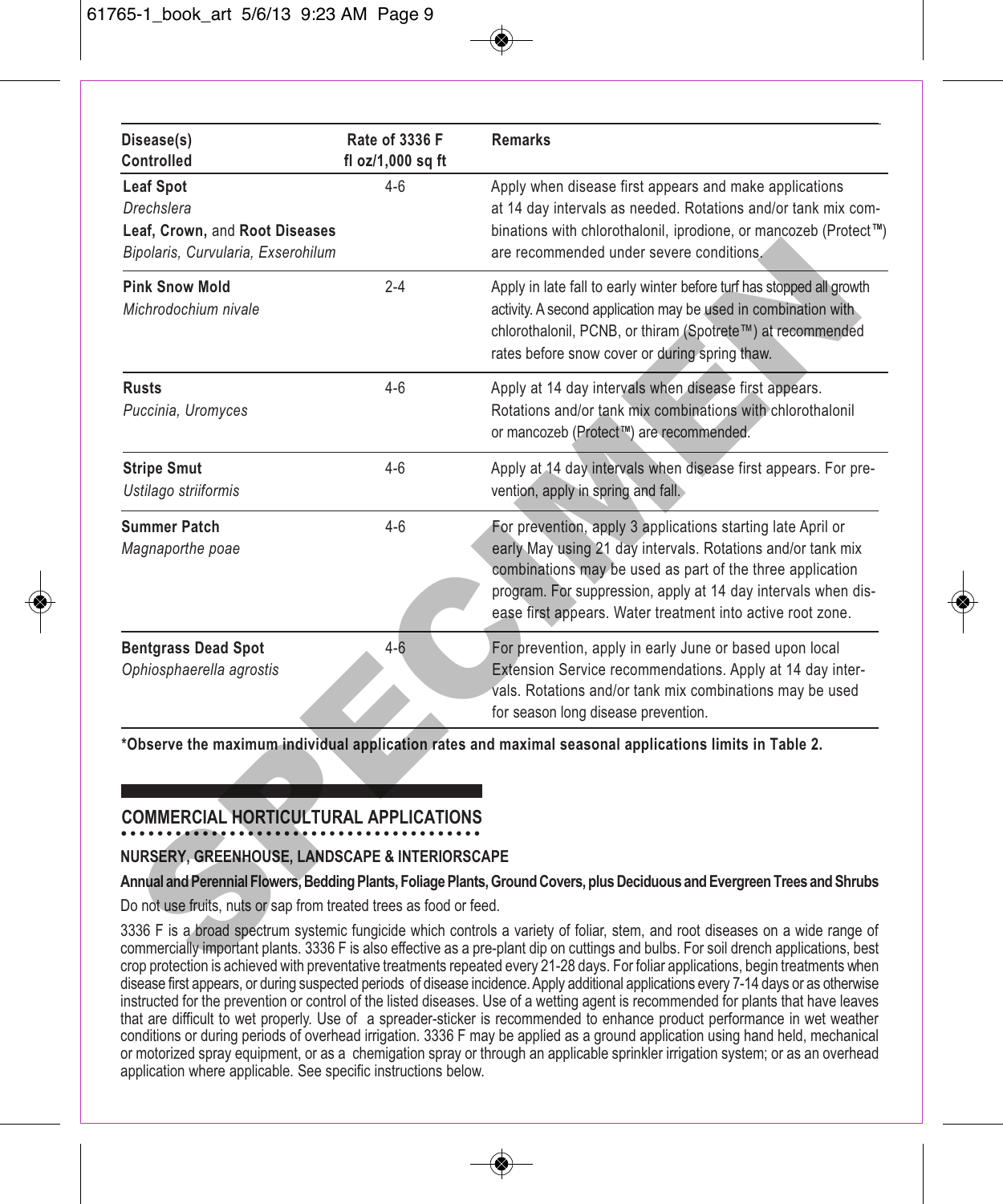**Note:** The "Directions For Use" of this product reflect the cumulative inputs from both historical field use and product testing programs. However, it is impossible to test this product on all species and cultivars. A preliminary trial is suggested on a small scale before a full treatment is applied to any plant type not shown on this label but found in a similar use site with a listed disease problem. Wait 5-7 days after treatment to evaluate results. This product is not recommended for use on Swedish Ivy *(Plectranthus australis)*, Boston Fern *(Nephrolepis exhalta)*, and Easter Cactus *(Hatiora gaertneri*).

**Application Instructions:** Apply material with properly calibrated hand held, mechanical or motorized spray equipment or by chemigation through appropriate sprinkler irrigation, flood, or drip systems. Begin applications when disease first appears and repeat at 7-14 day intervals or as needed during the growing season. Use the shortest interval when conditions are unusually favorable for the development of disease. For hand held, mechanical, or motorized applications, mix 8-24 fl oz of 3336 F per 100 gal water (0.5-1.5 teaspoons per gal) and apply as a full coverage spray to drip for the prevention and control of the diseases listed below.

#### **SPECIAL INSTRUCTIONS FOR PROPORTIONAL INJECTORS**

#### **(e.g. Dosatron, Dosmatic, Anderson, and similar equipment)**

| and control of the diseases listed below.                                                                                                                                                                                                                                                                                    |                               | or by chemigation through appropriate sprinkler irrigation, flood, or drip systems. Begin applications when disease first<br>appears and repeat at 7-14 day intervals or as needed during the growing season. Use the shortest interval when conditions<br>are unusually favorable for the development of disease. For hand held, mechanical, or motorized applications, mix 8-24<br>fl oz of 3336 F per 100 gal water (0.5-1.5 teaspoons per gal) and apply as a full coverage spray to drip for the prevention<br>Spray volume may range up to 400 gallons of finished spray per acre depending upon plant species and plant growth stage. For<br>applications through irrigation systems, refer to use rates indicated in the foliar application chart. For small volume applications<br>less than 100 gallons, divide recommended rate by 16 to get the number of teaspoons of 3336 F per gal. |
|------------------------------------------------------------------------------------------------------------------------------------------------------------------------------------------------------------------------------------------------------------------------------------------------------------------------------|-------------------------------|----------------------------------------------------------------------------------------------------------------------------------------------------------------------------------------------------------------------------------------------------------------------------------------------------------------------------------------------------------------------------------------------------------------------------------------------------------------------------------------------------------------------------------------------------------------------------------------------------------------------------------------------------------------------------------------------------------------------------------------------------------------------------------------------------------------------------------------------------------------------------------------------------|
| SPECIAL INSTRUCTIONS FOR PROPORTIONAL INJECTORS                                                                                                                                                                                                                                                                              |                               |                                                                                                                                                                                                                                                                                                                                                                                                                                                                                                                                                                                                                                                                                                                                                                                                                                                                                                    |
| (e.g. Dosatron, Dosmatic, Anderson, and similar equipment)<br>for most greenhouse and nursery systems. Do not apply more than 3.0 lbs AI per year.                                                                                                                                                                           |                               | Determine the treatment rate for crop and pathogen from the foliar application table below. Determine the injection ratio for the<br>individual system to be used for application. For systems using a 1:100 ratio, measure and add the exact amount of recommended<br>material per 100 gallons to each gallon of water in a stock bucket or tank. For systems using a 1:200 ratio, multiply the recommended<br>amount per 100 gallons by 2. For systems using a 1:50 ratio, divide the recommended amount per 100 gallons added by 2. For<br>systems using a 1:16 ratio, divide the recommended amount per 100 gallons by 6. Greater accuracy in calibration and distribution<br>will be achieved by injecting a larger volume of a more dilute suspension per unit time. An injection ratio of 1:100 is recommended                                                                              |
| <b>FOLIAR APPLICATION*</b>                                                                                                                                                                                                                                                                                                   |                               |                                                                                                                                                                                                                                                                                                                                                                                                                                                                                                                                                                                                                                                                                                                                                                                                                                                                                                    |
| Diseases<br>Controlled                                                                                                                                                                                                                                                                                                       | Rate of 3336 F                | <b>Remarks</b>                                                                                                                                                                                                                                                                                                                                                                                                                                                                                                                                                                                                                                                                                                                                                                                                                                                                                     |
| Anthracnose<br>Colletotrichum                                                                                                                                                                                                                                                                                                | $12 - 16$<br>fl oz/100 gallon | Apply as buds break or at first sign of disease. Repeat at 7-14<br>day intervals as needed during disease period.                                                                                                                                                                                                                                                                                                                                                                                                                                                                                                                                                                                                                                                                                                                                                                                  |
| <b>Black Spot of Rose</b><br>Diplocarpon rosae                                                                                                                                                                                                                                                                               | $12 - 16$<br>fl oz/100 gallon | Apply early summer or at first sign of disease. Repeat every<br>7-14 days as needed during disease period.                                                                                                                                                                                                                                                                                                                                                                                                                                                                                                                                                                                                                                                                                                                                                                                         |
| <b>Brown Rot and Blight</b><br>Monilinia, Sclerotinia,<br>Whetzellinia                                                                                                                                                                                                                                                       | $12 - 16$<br>fl oz/100 gallon | Apply late spring or at first sign of disease. Repeat every<br>7-14 days as needed during disease period.                                                                                                                                                                                                                                                                                                                                                                                                                                                                                                                                                                                                                                                                                                                                                                                          |
| Fusicladium and<br>Venturia Leaf Scabs on:<br>Crabapple, Hawthorn, Pear,<br>Mountain Ash, Pyracantha, etc.                                                                                                                                                                                                                   | $12 - 16$<br>fl oz/100 gallon | Apply as buds break. Repeat every 7-14 days during disease<br>period. Effective control requires coverage during leaf expansion.<br>Rotations and/or tank mix combinations with mancozeb (Protect™),<br>chlorothalonil or propiconazole can be utilized. Do not use fruit<br>from treated crabapple or pear trees for food purposes.                                                                                                                                                                                                                                                                                                                                                                                                                                                                                                                                                               |
| <b>Leaf Spots and Blights</b><br>caused by: Ascochyta, Blumeriella,<br>Botrytis, Cercospora, Coccomyces,<br>Corynespora, Curvularia, Didymellina,<br>Entomosporium, Fabraea, Fusarium,<br>Ramularia, Rhizoctonia, Marssonina,<br>Mycosphaerella, Myrothecium, Phoma,<br>Physalospora, Schizothyrium, Septoria,<br>Sphaceloma | $12 - 16$<br>fl oz/100 gallon | Apply when disease symptoms first appear. Repeat every 7-14<br>days during disease period. Rotations and/or tank mix combin-<br>ations with mancozeb (Protect™) or chlorothalonil can be utilized.                                                                                                                                                                                                                                                                                                                                                                                                                                                                                                                                                                                                                                                                                                 |

#### **FOLIAR APPLICATION\***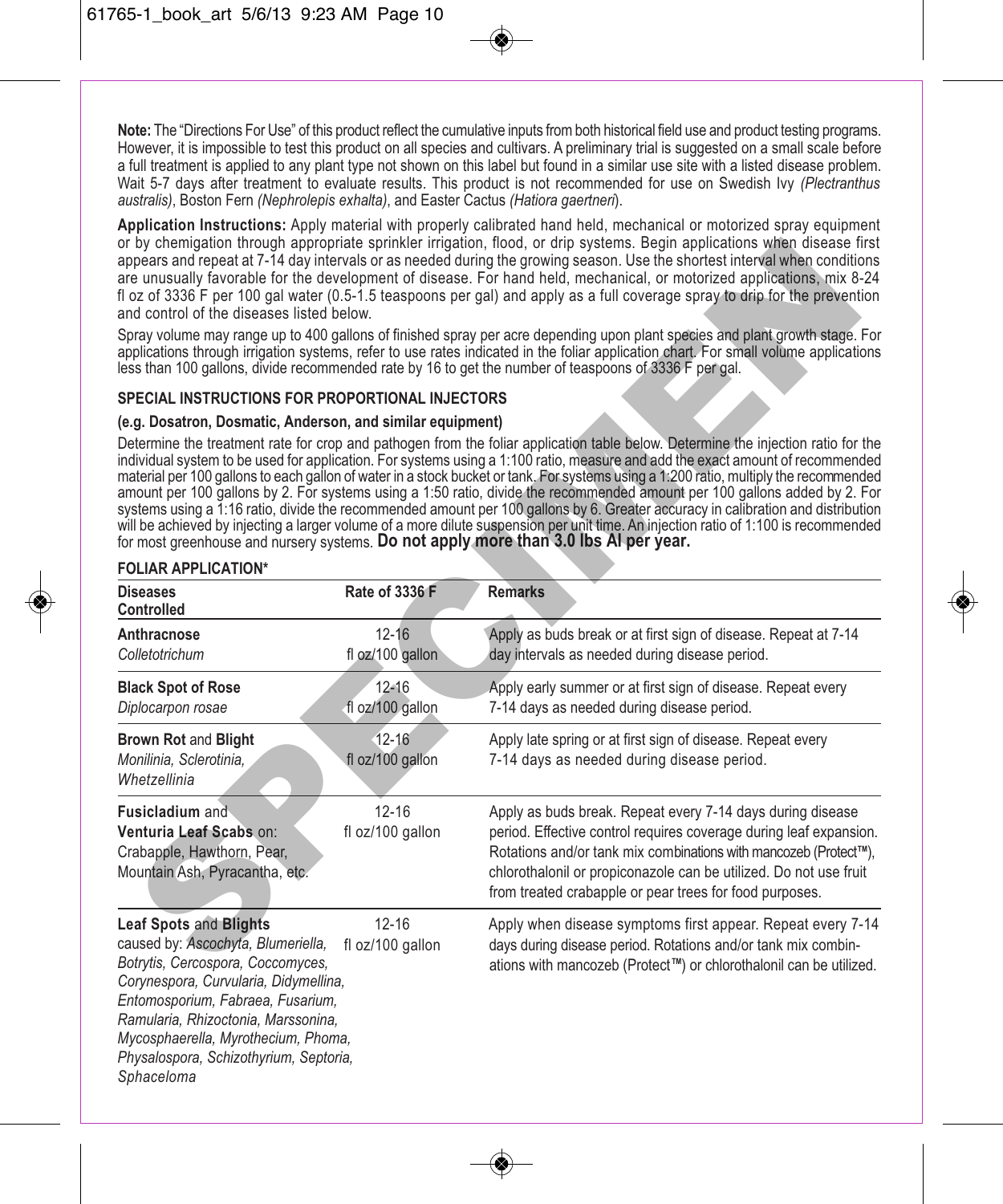| <b>Diseases</b><br><b>Controlled</b>                                                                                                                                                                                  | Rate of 3336 F                | <b>Remarks</b>                                                                                                                                                                                                                                                                                                                                                                                                                                                                                                                                                                                                                                                                                                                                                                                                                                                                                                                                            |
|-----------------------------------------------------------------------------------------------------------------------------------------------------------------------------------------------------------------------|-------------------------------|-----------------------------------------------------------------------------------------------------------------------------------------------------------------------------------------------------------------------------------------------------------------------------------------------------------------------------------------------------------------------------------------------------------------------------------------------------------------------------------------------------------------------------------------------------------------------------------------------------------------------------------------------------------------------------------------------------------------------------------------------------------------------------------------------------------------------------------------------------------------------------------------------------------------------------------------------------------|
| Ovulinia Blight                                                                                                                                                                                                       | $8 - 16$<br>fl oz/100 gallon  | Apply as flowers open. Repeat every 7-14 days during disease period                                                                                                                                                                                                                                                                                                                                                                                                                                                                                                                                                                                                                                                                                                                                                                                                                                                                                       |
| <b>Powdery Mildews</b><br>Erysiphe, Microsphaera,<br>Phyllactinia, Podosphaera, Oidium,<br>Sphaerotheca                                                                                                               | $12 - 24$<br>fl oz/100 gallon | Apply when disease first appears and repeat every 7-14 days<br>during disease period. Rotations and/or tank mix combinations<br>with mancozeb (Protect™) or triadimefon can be utilized.                                                                                                                                                                                                                                                                                                                                                                                                                                                                                                                                                                                                                                                                                                                                                                  |
| <b>Rust Diseases caused by:</b><br>Puccinia, Gymnosporangium,<br>Uromyces                                                                                                                                             | $12 - 16$<br>fl oz/100 gallon | Apply late spring or when symptoms first appear. Repeat<br>every 7-14 days during disease period. Rotations and/or tank<br>mix combinations with mancozeb (Protect™) or chlorothalonil<br>are recommended.                                                                                                                                                                                                                                                                                                                                                                                                                                                                                                                                                                                                                                                                                                                                                |
| <b>Tip Blight of Pine</b><br>Sphaeropsis sapinea,<br>Diplodia pinea                                                                                                                                                   | $16 - 24$<br>fl oz/100 gallon | Begin application in spring when new growth starts. Make<br>a second application just before needles emerge from the sheath<br>and a third application 14 days later. Thorough coverage is essen-<br>tial for optimal disease control.                                                                                                                                                                                                                                                                                                                                                                                                                                                                                                                                                                                                                                                                                                                    |
| Twig Blights, Cankers,<br>and Diebacks<br>Diaporthe, Kabatina, Phoma, Phomopsis                                                                                                                                       | $16 - 24$<br>fl oz/100 gallon | Apply when symptoms first appear. Repeat every 7-14 days<br>during disease period.                                                                                                                                                                                                                                                                                                                                                                                                                                                                                                                                                                                                                                                                                                                                                                                                                                                                        |
| *For cut flowers do not exceed 0.5 lbs ai/acre/application                                                                                                                                                            |                               |                                                                                                                                                                                                                                                                                                                                                                                                                                                                                                                                                                                                                                                                                                                                                                                                                                                                                                                                                           |
| <b>SOIL DRENCH APPLICATION</b>                                                                                                                                                                                        |                               |                                                                                                                                                                                                                                                                                                                                                                                                                                                                                                                                                                                                                                                                                                                                                                                                                                                                                                                                                           |
| <b>Diseases</b><br><b>Controlled</b>                                                                                                                                                                                  | <b>Rate of 3336 F</b>         | <b>Remarks</b>                                                                                                                                                                                                                                                                                                                                                                                                                                                                                                                                                                                                                                                                                                                                                                                                                                                                                                                                            |
| Stem, Crown, and<br>Root Rots caused by:<br>Botrytis, Cylindrocladium,<br>Fusarium, Gliocladium,<br>Myrothecium, Penicillium,<br>Ramularia, Rhizoctonia, Sclerotinia<br><b>Black Root Rot</b><br><b>Thielaviopsis</b> | $8 - 16$<br>fl oz/100 gallon  | Apply as a drench or directed spray using hand held, mechan-<br>ical or motorized spray equipment or as a chemigation drench<br>or directed spray using applicable sprinkler irrigation systems<br>after seeding or sticking of cuttings (8 fl oz) or after transplanting<br>(12-16 fl oz) to propagation beds, containers, pots, trays, or<br>nursery or landscape beds at a rate to thoroughly soak the<br>growing media through the root zone. A general guide is 0.25-<br>3.0 pints of finished mixture per sq ft depending on the media<br>type and depth (about 4 fl oz per 4 inch pot or 8 fl oz per 6 inch<br>pot). Repeat every 21-28 days for adequate crop protection.<br>Note: 3336 F does not control Pythium or Phytophthora.<br>Tank mix combinations with metalaxyl, mefenoxam, etridiazole,<br>propamocarb, fosetyl-AI or mono and dipotassium salts of<br>phosphorous acid are required for the control of Pythium and<br>Phytophthora. |